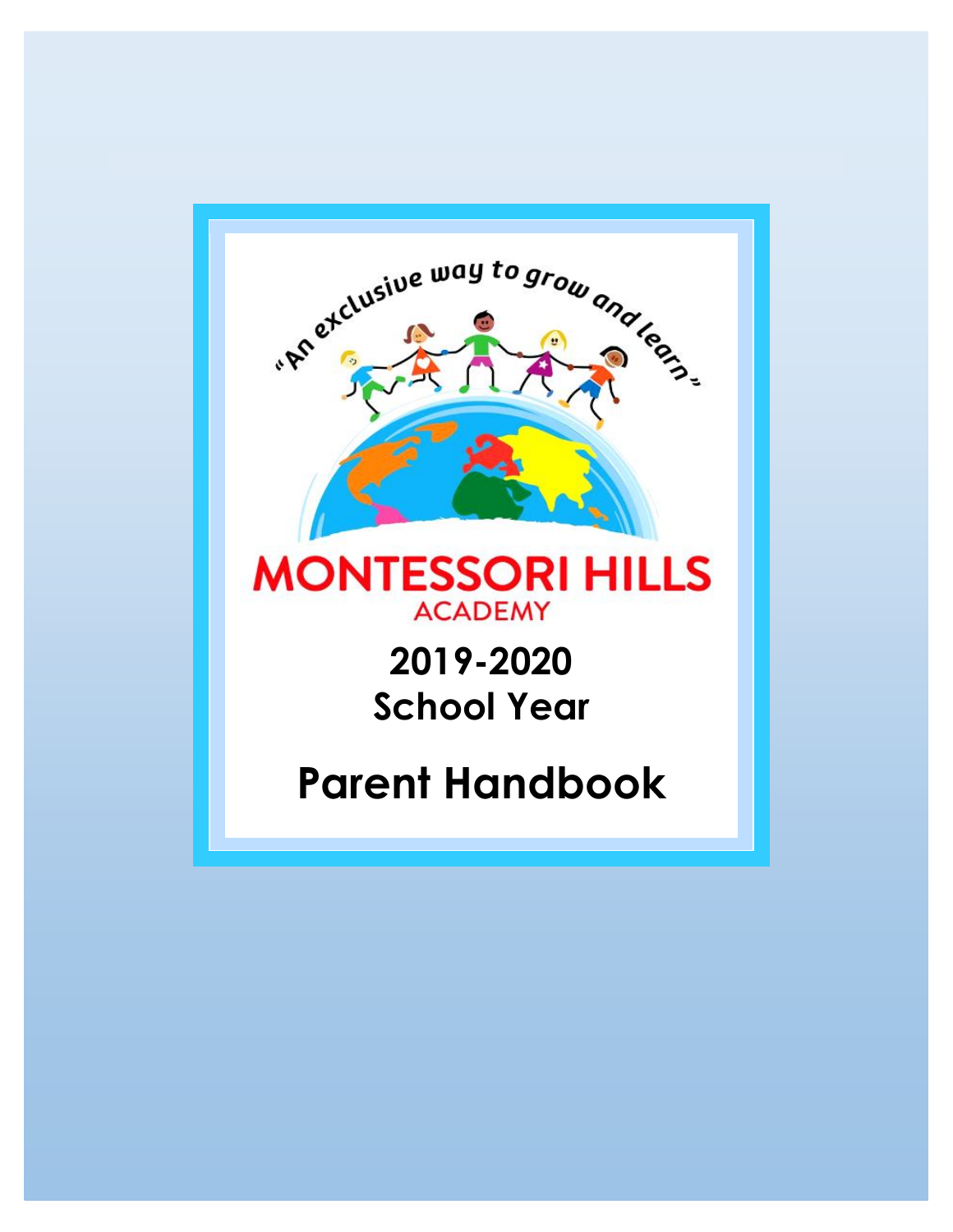## **Index**

#### *Page*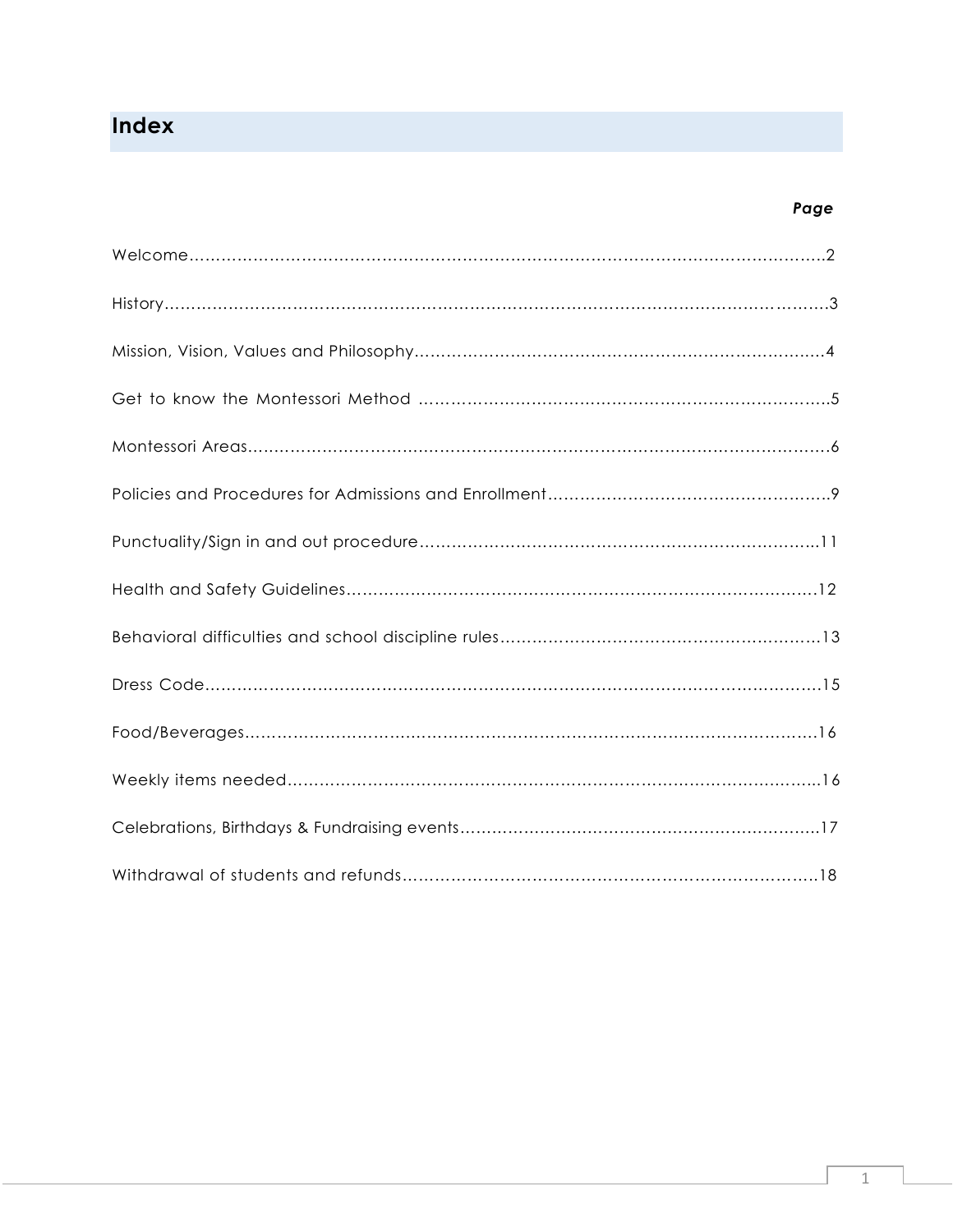# **Welcome to our 2019-2020 School Year!**

Dear Parents,

This Handbook was created as a tool to help guide you through our policies and procedures as well as our admissions process.

We ask that you please review and adhere to our guidelines. In this handbook, we consider the children's safety, health, the teachers' mission, and the parents' involvement and goals, as well as the laws and regulations to ensure a smooth and efficient operation. At times, we will need to make adjustments, in which case, we will notify you via email. We are happy to answer any questions and encourage you to call our office at 619-421-2249. You can also e-mail us at montessorihills@hotmail.com. We look forward to a great and successful school year.

Sincerely,

**Yoliand Valenzuela Program Director**

**\*We invite you to like our Instagram & Facebook page so that you can receive special news, notifications and pictures on activities that your children do at our school.**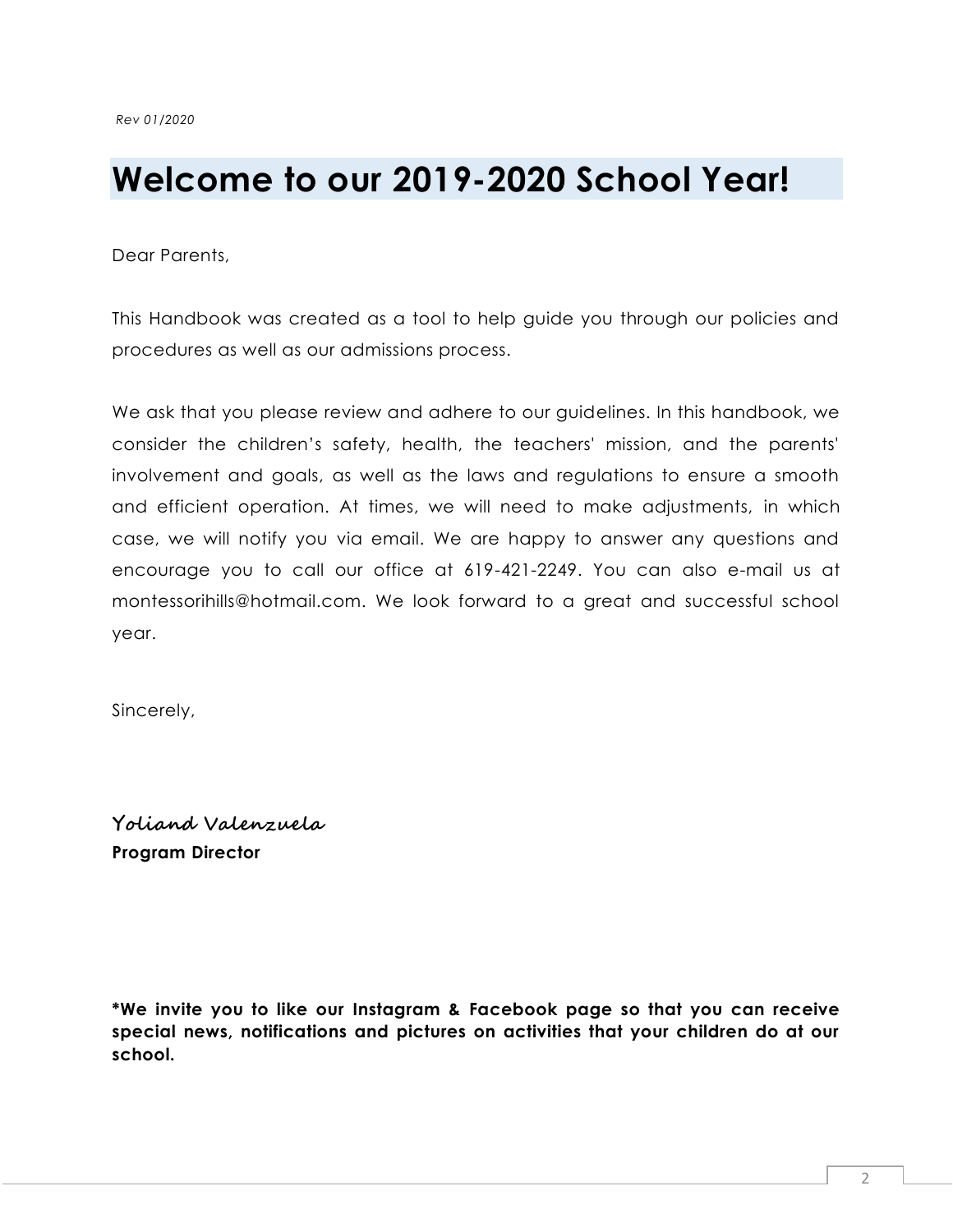# **History:**

Montessori Hills Academy was founded in January 2007, with the objective of providing high quality education to our community. In 2010 our vision expanded to our current location, where we guide children ages 2-6. In 2011 we were happy to announce our success in forming a certification program for Montessori guides and being able to offer them the place needed to practice their internship. MHA is affiliated with the American Montessori Society and is accredited by MACTE, giving us the opportunity to offer the uppermost class of education.



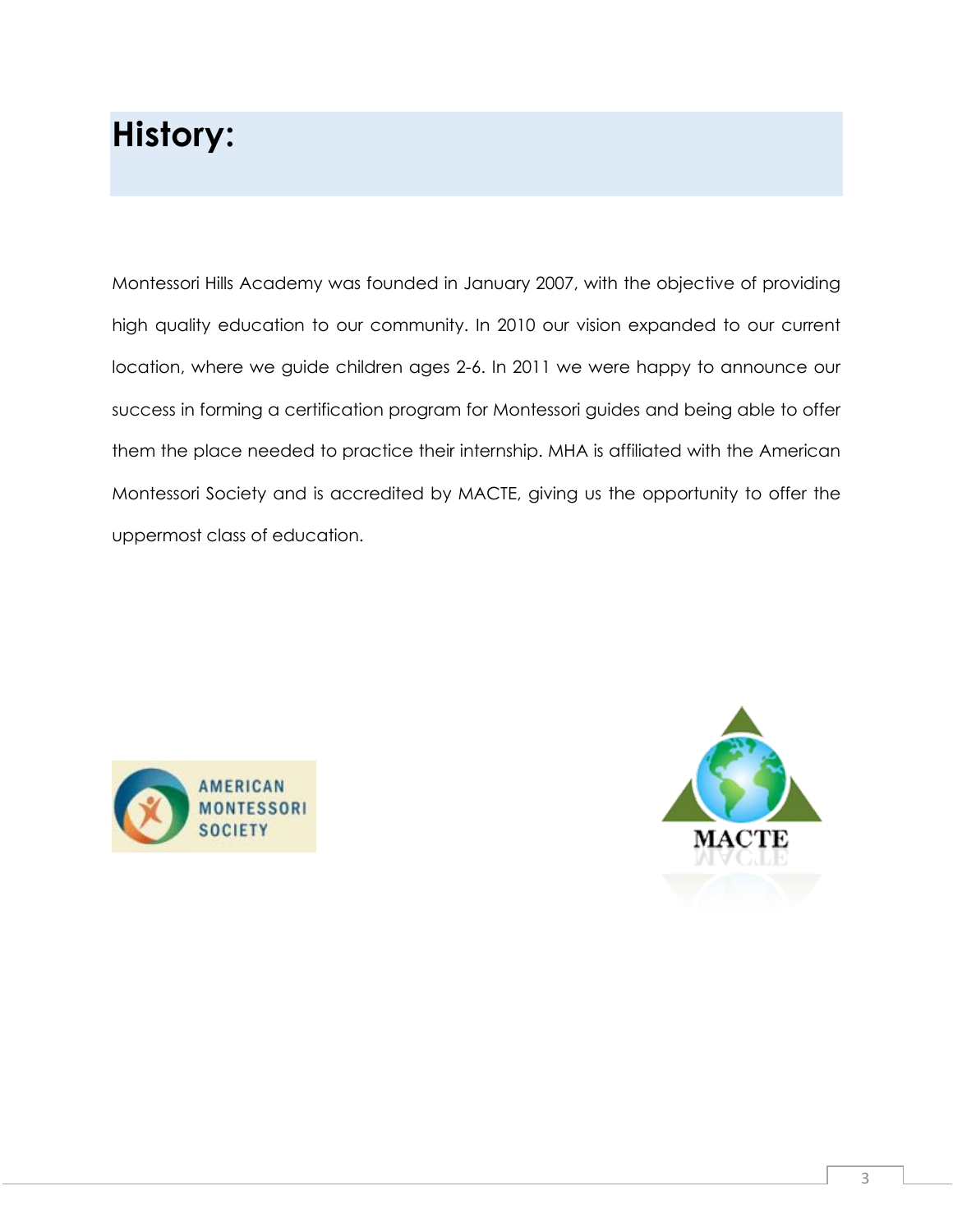**Here at Montessori Hills Academy, we invite parents to get familiarized with our mission, our vision and our philosophy so that you can collaborate with us and make all this possible.** 

#### MISSION:

To contribute to our society individuals who will demonstrate balance by way of thinking, feeling, and interacting, at the same time offering a quality education that will have a positive influence for many years to come, resulting in conscious, confident and successful adults.

#### VISION:

To be a leading Montessori school, providing an exemplary education for children, teachers and parents. An education which is led by our personal commitment to restoring compassion and love. By example we hope to transcend this into our students and thus our society.

#### VALUE:

The universal value which guides us all is LOVE, which is essential in the physical, social and emotional development of children and anyone collaborating in their advancement. With love, it is easier to put into practice an environment of respect, tolerance, and empathy.

#### PHILOSOPHY:

Our philosophy is based on the Montessori Method, where the classroom is merely the space provided to encourage autonomy, it is a child led atmosphere, and the teacher is only a guide. The classroom offers each child didactic material specialized for their developmental level.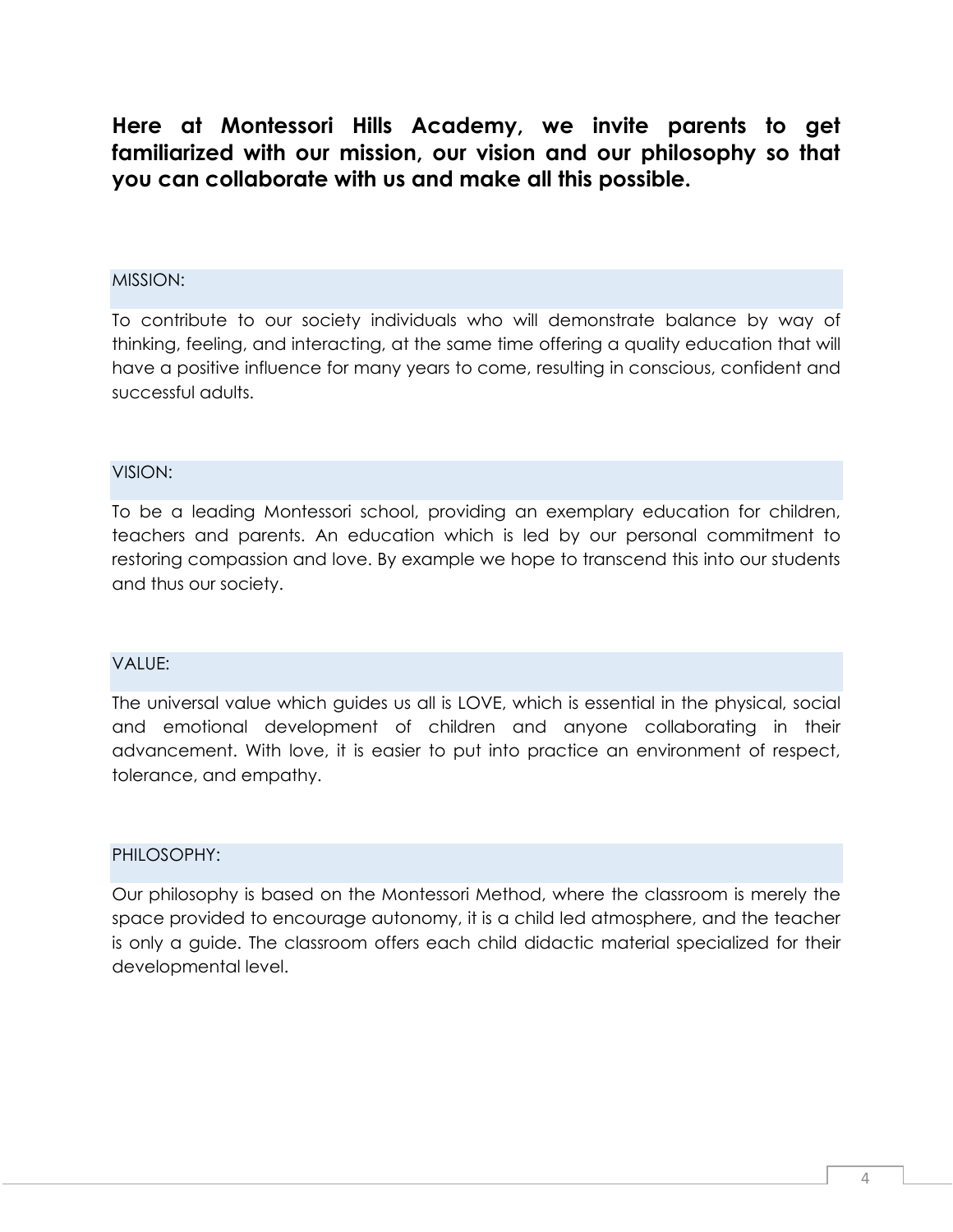## **Get to know the Montessori Method …….**

*Maria Montessori said, "Play is a child's work." This Montessori principle believes that children learn by doing "works." Doing "works" promotes focus on respect for self, respect for each other and respect for the classroom environment.*



#### **A brief biography of Dr. Maria Montessori:**

Maria Montessori was born in Italy in 1870. In her work at the University of Rome's psychiatric clinic, Dr. Montessori developed an interest in the treatment of children and for several years wrote and spoke on their behalf. At age twenty-eight, she became the director of a school for mentally-disabled children. After two years under her guidance, these children, who formerly had been considered uneducable, took a school assessment along with ¨normal¨ children and passed successfully. Educators called Dr. Montessori a miracle worker. If mentally disabled children could be brought to the level of "normal" children, Dr. Montessori wanted to study the potential of "normal" children. She went back to school to study anthropology and psychology and finally, in 1907, was asked to take charge of fifty children from the dirty, desolated streets of the San Lorenzo slum, in the city of Rome.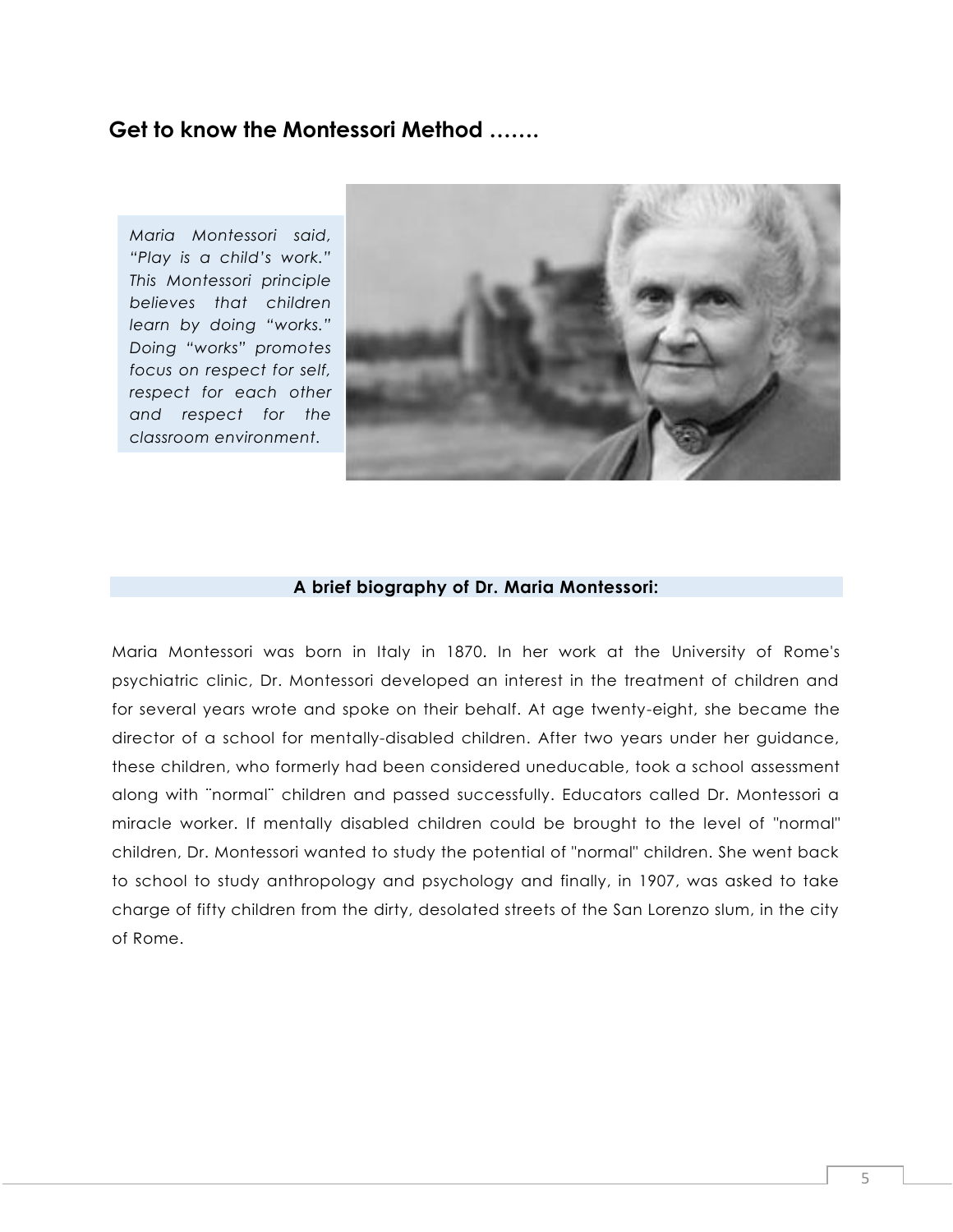## **Montessori Areas:**

**Practical Life:** The purpose of practical life exercise is to encourage conscious, orderly, controlled and functional knowledge out of the mass happenings in the real world. The practical life exercises help a child break down jobs at hand into easily manageable components. They all require real tools: silverware, wood, glass etc.-all times that reflect and typify an actual home environment. In this way, they provide the child a chance to learn what practical living is, and how to manage it. The main areas in the practical life exercises involve Grace and Courtesy, Care of Person, Care of the Indoor Environment, and Art.

**Sensorial:** This area deals with size, shapes and colors. All the sensorial materials are designed to aid the child in training and refining his/her five senses. Children are exposed to these concepts and challenged to make judgments about them. By using the sensorial materials, the child learns to recognize similarities and differences; to discriminate between similar objects and to graduate similar objects. Each set of materials is used as carefully and precisely as possible. Precision at this stage prepares for later work in geometry.

**Language:** Montessori children typically do not remember learning to read, as the environment is designed so that all experiences feed naturally toward the development of skills required for reading. It was not only Maria Montessori's trust in the child's power that lead her to approach reading in this natural way, but also her concept of the child as an active, rather than receptive being. She considered it the job of education not to fill the child with the techniques for reading, but to free the child for self-expression and communication. Therefore, although reading, writing, spelling, and grammar are introduced to the child in an organized phonetic method, the presentation allows the child to acquire reading skills without realizing the effort.

**Mathematics:** Math is the study of numbers, quantities, shapes, and measurements and how they relate to one another. In Montessori math, the children are introduced to the concrete sensorial impressions of numbers, the decimal system and its functions, addition, multiplication, subtraction, and division. Using manipulative materials, the child explores these concepts physically, creating a basis for more abstract operations.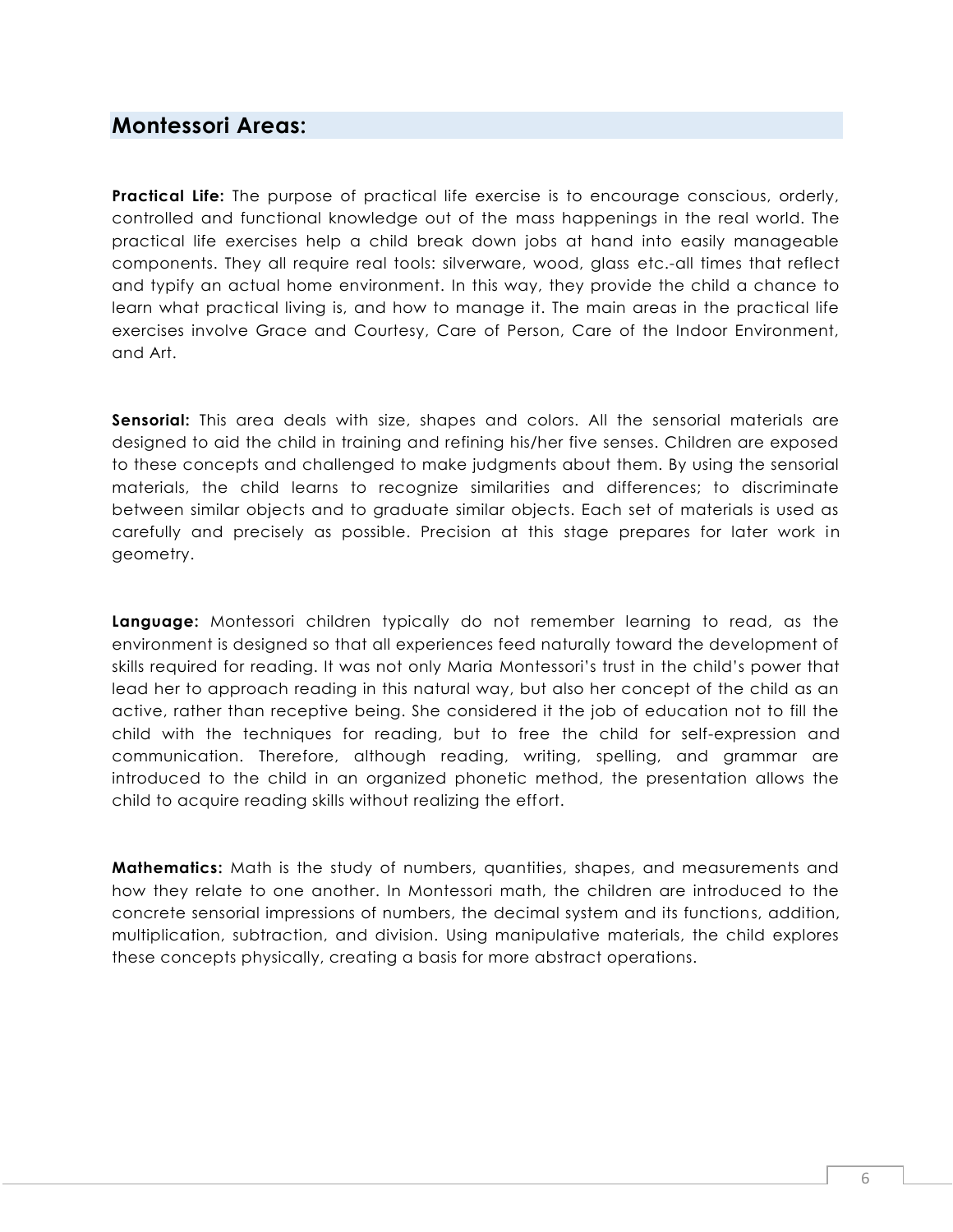**Geography/Cultural Arts:** Geography is the study of the earth including its people, resources, climate and physical features. Teaching Geography aids the child in developing a clear sense of spatial orientation. By giving sensorial impressions of the earth and showing children their relationship to it, Montessori lessons help develop a foundation of global awareness. In addition, Geography lessons explore different world cultures. Through exposure to cultural traditions and lifestyles, geography lessons allow the child to become aware of and develop a respect for all cultures, which is critical in today's global community.

Because he/she is young, the child is willing to work and is receptive to direction. He/she works for the simple joy of doing the task at hand, so early childhood is the ideal opportunity to give him/her the methods to use them.

The teacher is an important catalyst, allowing the child to repeat the task for its own sake. The teacher also helps him/her appreciate the value and dignity in the work itself. As the child builds success upon success with small tasks, he/she is able to go on to greater ones, mastering his/her small environment.

**Botany and Zoology:** Exploring the subjects of botany and zoology, will facilitate the child's development an appreciation for the understanding of the life cycle. Through specific botany works, the child develops a greater knowledge and understanding of the virtue of patience as the child is exposed to nature's seasonal changes and the growth cycle.



**Educational gardens:** *Education and nutrition go hand in hand.* Gardening at school is a simple yet effective tool for our students to understand nutrition. It gives them a hands-on experience growing fruits and vegetables. Harvesting fruits and vegetables

leads to a greater understanding of the quality of our food and what goes into our bodies when we eat. They have a better appreciation of the time and care that is put into the harvest. Gardening awakens the interest in our environment and helps see the beauty in what comes from nature. All that is grown, at some point will be eaten by the students it is a wonderful experience for them.

A mixed age environment is fundamental to a Montessori Classroom. This ensures that as children move through the Classroom they will be exposed to older and younger peers, facilitating both imitative learning and peer tutoring. At Montessori Hills Academy we offer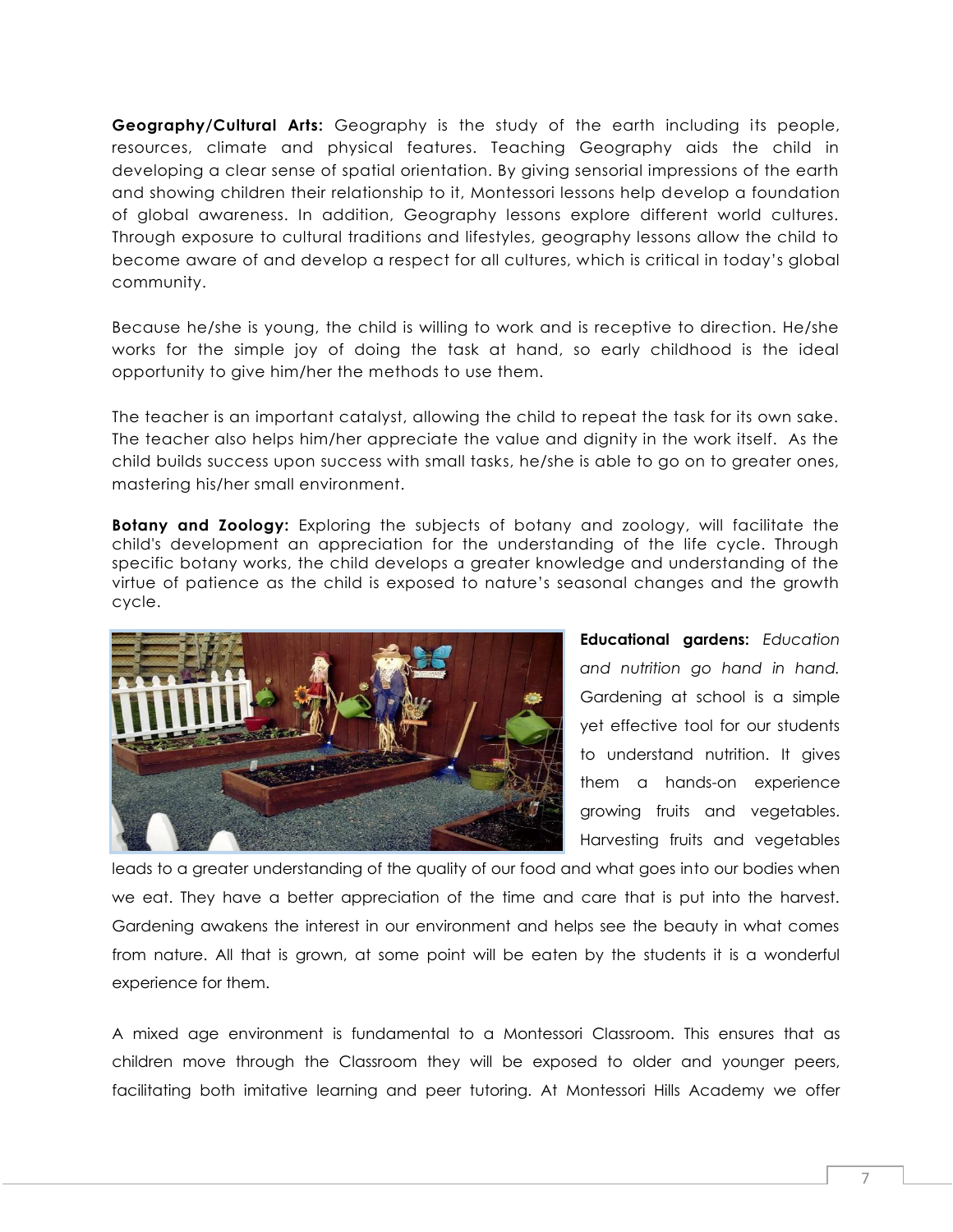classrooms with a 3-year age group within the range of  $2.5 - 6$  years. Along with direct lessons given by classmates, younger students in a multi-age setting, also learn by observing the activities of older peers and even by eavesdropping on advanced lessons given by the teacher to another child. Montessori Guides are careful to present lessons to older children in a manner that allows interested young children to watch, listen and learn.

## **Why "An exclusive way to grown and learn"?**



**To better understand the Montessori philosophy in all its aspects is through our "Journey to Discover Montessori" these conferences are held once a year. It is an amazing experience to fully explore and come to understand all that your children work with daily.**

At MHA the being of each child is of great importance to us. It is our goal to provide a formation that allows them to develop their own identity. That is why it is necessary to strengthen attitudes that configure and model ideas, feelings, actions of children as well as values that help grow harmonious development of all human qualities. We are a school interested in the potential development of children, respecting their essence, promoted through multiple comprehensive activities.





#### **Mindfulness**

The Montessori philosophy promotes full concentration through autonomous work in which every child in the classroom is always in the here and now. We currently have a certified teacher in mindfulness that comes in the beginning of our school year. She provides techniques to children and teachers to facilitate the adaptation process and provides tools to promote mindfulness.

#### **Sport Program**

We know that physical activity promotes the welfare of body and mind and helps develop physical, motor and social skills as well. For MHA it is important that children have this experience, which is why we currently have a mini soccer field and a coach who introduces the practice of soccer in a quarter period of our school year.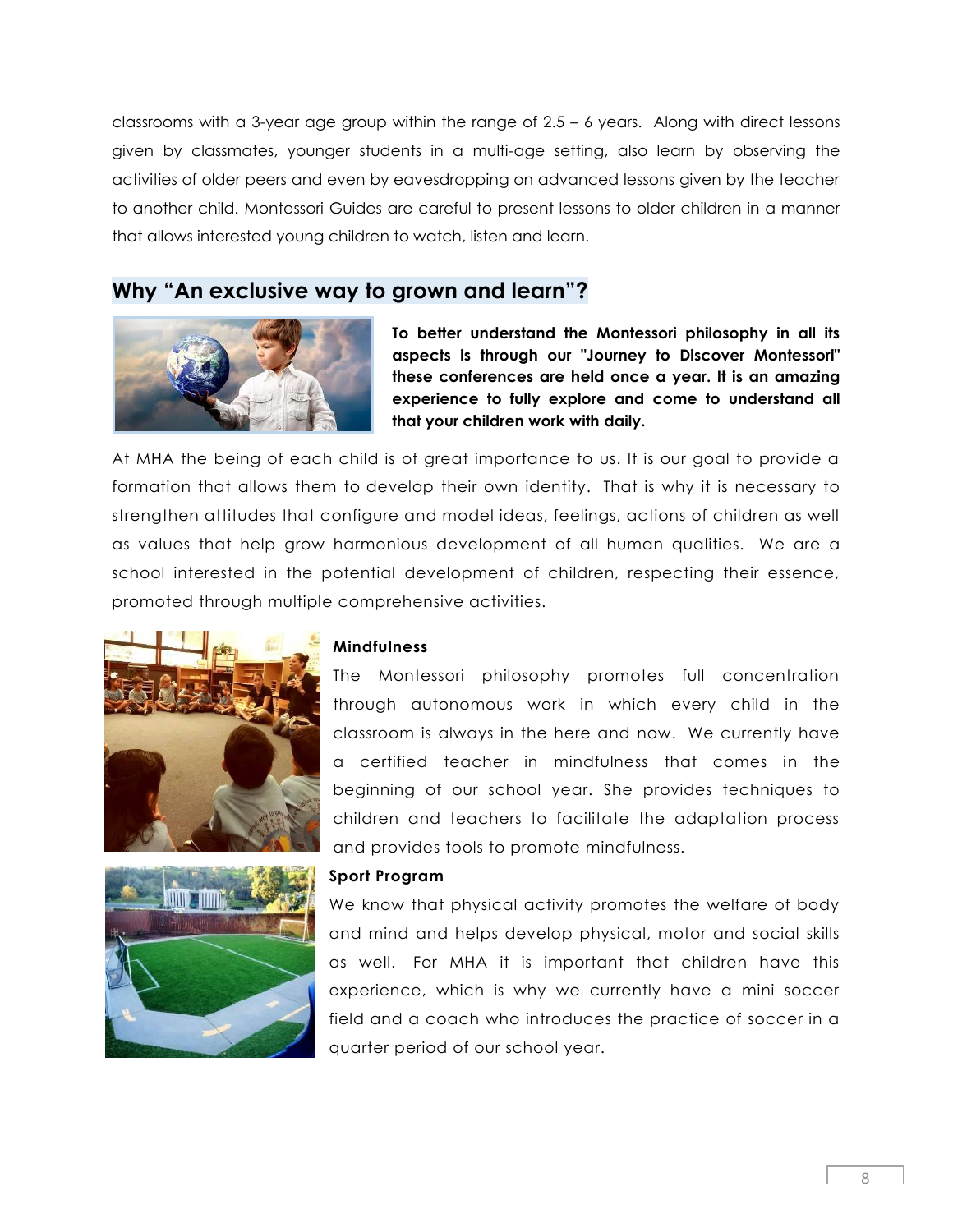

#### **Cooking Classes**

This is not a conventional cooking class; it is an exploratory class where children use all their senses to develop a meal. They will know what kind of food it is, color, shape, origin and the different ways to prepare and put together the entire process concluding in the fabulous experience of tasting.

### **In MHA we are convinced that we are forming generations of children with a different vision!**

**Montessori Hills Academy** offers an education that is based on self-directed activity, collaborative play and hands on learning in our classrooms, children make creative choices on their learning while in the classroom and our highly trained teachers offer age appropriate activities to guide the process.

Children at MHA work in groups and individually to discover and explore knowledge of the world and to develop their maximum potential we promote social development through respectful, clear communication and safe natural consequences. We foster the growth of functional independence, self-regulation and task persistence.

Our school contains a variety of materials for the improvement and sensory perception and the development of literacy and mathematical understanding, we offer opportunities for imaginative exploration leading to confidence, creativity and self-expression. Children learn that they are responsible for the environment, society, materials and each other.

#### **Policies and Procedures for Admissions and Enrollment**

#### **Open Door Policy**

Parents are invited to visit our school to meet our certified and trained staff and to observe our teachers and students in the classroom prior to enrollment. Through the tour,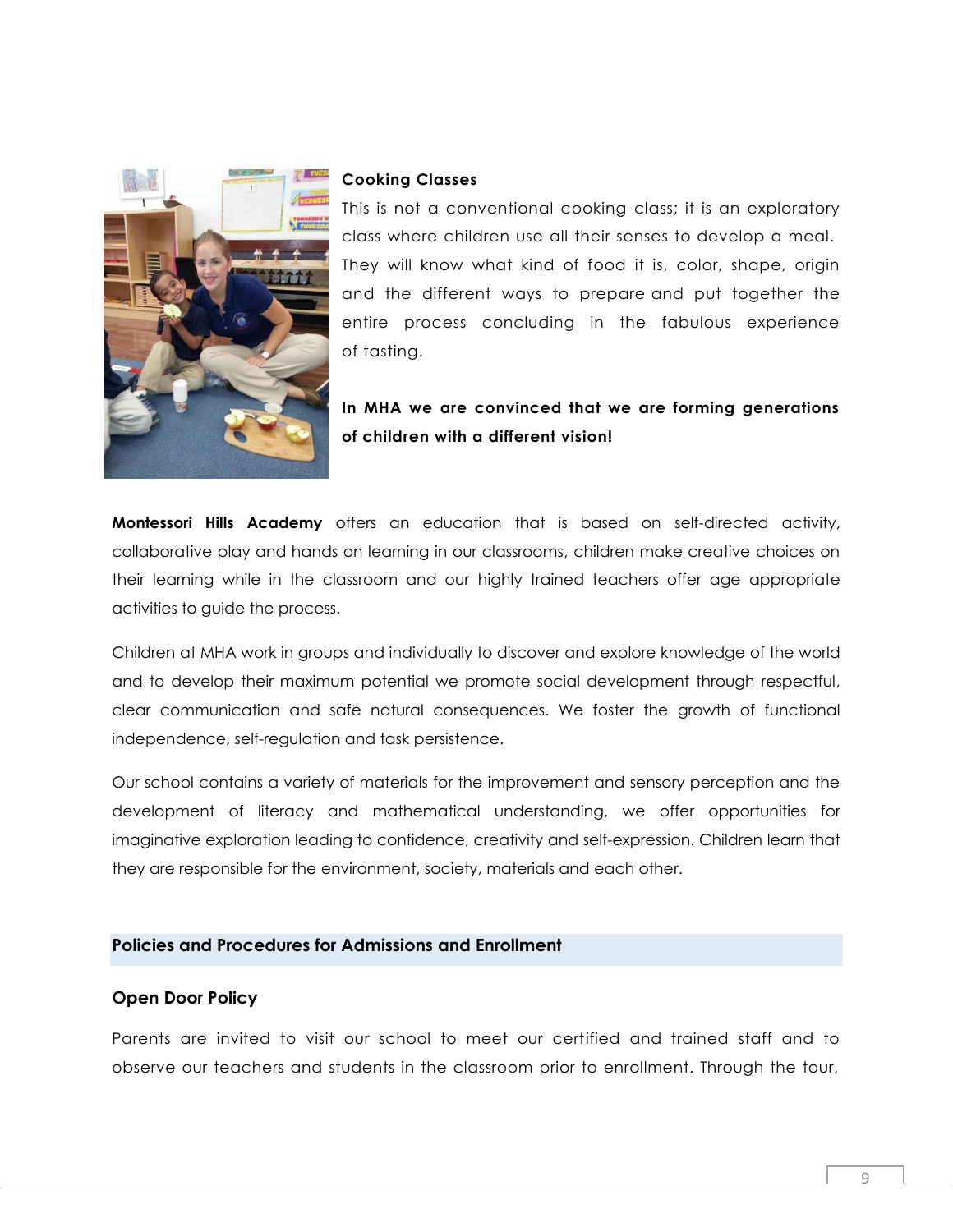interested families are given an overview of Montessori Hills Academy, curriculum philosophy, educational methods and the facility.

#### **Enrollment**

Re-enrollment period for current students and siblings begins the first week of February; for new students, enrollment process will start the first week of March.

Upon your decision to enroll your child, Montessori Hills Academy requires a nonrefundable enrollment fee to cover administrative costs at the time of registration along with a completed and signed registration form. Your first month tuition payment for August 2019 and half of June's 2020 tuition is due on July 20, 2019. These fees are non-refundable under any circumstance.

Enrollment at Montessori Hills Academy requires a family commitment for the full academic year. As we are a school environment and not a day care facility, we do not offer limited enrollment for short periods of time (By month or by week). This policy allows our classes to remain consistent and for the class to grow as a group academically. All enrolled families are expected to remain in their commitment for the entire school year. *Tuition is paid in full every month*, even if a child starts attending a few days after the month has begun or when MHA is closed for Winter and Spring Breaks and/or personal reasons. Prorated tuition will apply only if a child is enrolled after the 15th day of the month.

**Tuition:** Our school calendar begins August 8th and ends June 12th. Tuition is due on the 20<sup>th</sup> day of the prior month. There will be a 5-day grace period. Payment received after the 25<sup>th</sup> will have an automatic late fee of \$35.00 added to your account. After 10 business days of nonpayment, an additional \$3.00 dollar daily late fee will be added to your account until payment is received.

**Sibling and Military Discount:** First child pays full tuition amount and sibling receives 10% discount. We also offer a 5% military discount in order to validate the discount we need to receive a copy of a military ID from one of the parents (mom or dad only). **Discounts cannot be combined and can only be applied to monthly tuition.** Enrollment fee must be paid in full for each sibling.

**Diaper Fees:** There will be a charge of \$40.00 adding to your tuition for children that are not fully potty trained or \$70.00 per family.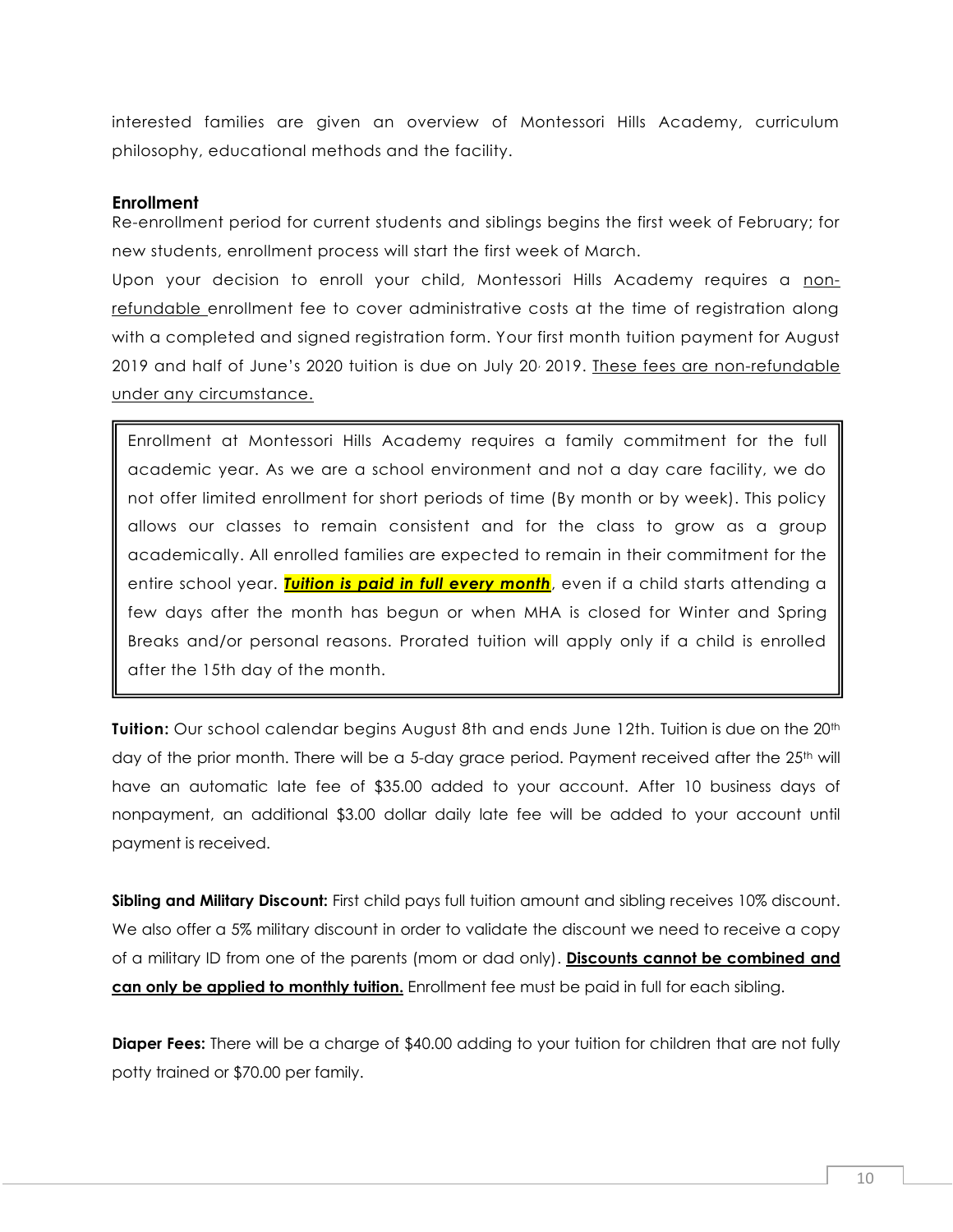**Alternative Payment Program:** We accept CDA, YMCA and Child Care Aware of America, if the program does not cover a 100% of tuition parent is responsible for paying the remaining balance including holidays, winter and spring break or any personal vacations, sickness or any other days that the child was absent as soon as they get the notification of payment or by the end of the month.

Parent/ Guardian is responsible for any fees such as: registration fees, school supplies, diaper fees, uniforms, monthly lunches, fundraising events, that are not part of the monthly tuition.

**June's Tuition:** June's tuition should be paid in full. First half month will be paid before or with first month tuition payment. The second half will be paid May 20, 2020 without exceptions. In the event that a student does not attend in June, this fee is non-refundable. Unless, the student is withdrawn (either by personal choice or as decided by the school) before January 1st, 2020 and the Administrative office must have received written notice at least 30 days in advance.

#### **Extended Care:**

We offer an Extended Care Service for your convenience. An additional fee is added to your child's monthly tuition. Make sure you read carefully this policy stated on your Enrollment Agreement form.

There are also Policies and Procedures to follow, and additional fees added to your account when enrolling a child on the Extended Care Program. Late fees apply for children not picked up by 6:00 PM, a \$5.00 per minute late cash charge will apply immediately (no exceptions). To avoid these fees, please refer to the Enrollment Agreement. **We offer daily extended care with a fee of \$8.00 per hour or fraction of an hour.**

#### **Child Admission**

Prior to admission to Montessori Hills Academy, children shall be immunized against diseases as required by the California Code of Regulations, Title 17. A copy of the child's immunization record will be required.

#### **Forms to be turned in before the child's 1st day of school are:**

- ✓ Current Admission Agreement Form (with authorized signatures)
- ✓ Identification and Emergency Information form (LIC 700).
- ✓ Child's Preadmission Health History Report form (LIC 702).
- ✓ Physicians Report-Child care centers (LIC 701)
- ✓ Consent for Medical Treatment form (LIC 627).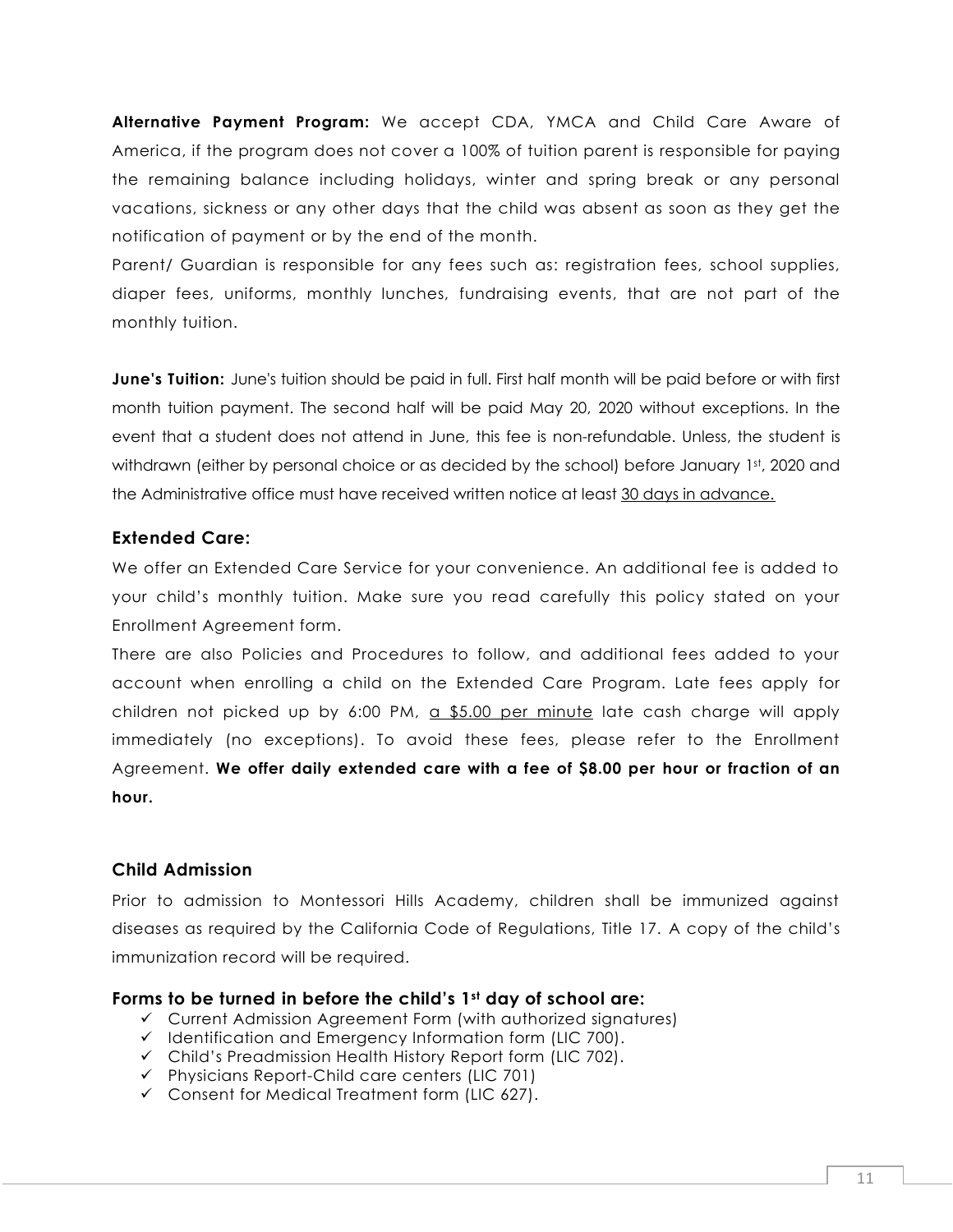- $\checkmark$  Notification of Parent's Rights (signed and dated receipt LIC 995).
- ✓ Personal Rights (signed and dated receipt LIC 613A).
- ✓ Documentation required for health-related services (e.g., blood glucose monitoring and nebulizer care LIC 9166).
- ✓ Authorization for dispensing medication.
- ✓ Personal Beliefs exception to required immunizations (CDPH 8262).
- $\checkmark$  Permission to publish picture and videos

All these forms will be given to you once child is enrolled

**\*If any fees are not paid in full by the required due date or any paperwork is missing, child will not be admitted into school on their first day of attendance.**

#### **Restraining Orders**

It is a requirement that Montessori Hills Academy is notified of any restraining orders or any court orders that involve your child. In such case we need to be notified if you share custody of your child.

Period of assessment of both parties: We accept students of varying learning styles and abilities. However, we do not accept students who potentially may be disruptive to the class or will require excessive individual attention from staff members. New students will be admitted with a 30-day probationary status.

Parents need to voluntarily have their child observed and assessed when the lead teachers recommend a behavioral observation report. Refusing to comply with this recommendation may result in a temporarily or permanent discharge. When the assessment during this trial period results in a recommendation from the MHA Academic Director to have your child assessed by the Local School District, he/she may be required to be temporarily withdrawn from MHA, until written proof of evaluation is submitted.

**Absences and Vacation:** Monthly payment is required even in the event of the child's absence, or if the school closes due to holidays, Winter and Spring breaks and or staff professional growth workshops. Please see MHA School Year 2019-2020 calendar for schedules and dates. Calendar may be subject to change.

**Notification of change:** Registration forms are always to be kept up to date. The Administration must be able to contact parents in the event of an emergency or natural disaster. Any changes of phone numbers or address should be reported A.S.A.P. If you have a cell phone, please make sure the number is on the emergency information form. **In the beginning of the school year all students are required to bring supplies to school.**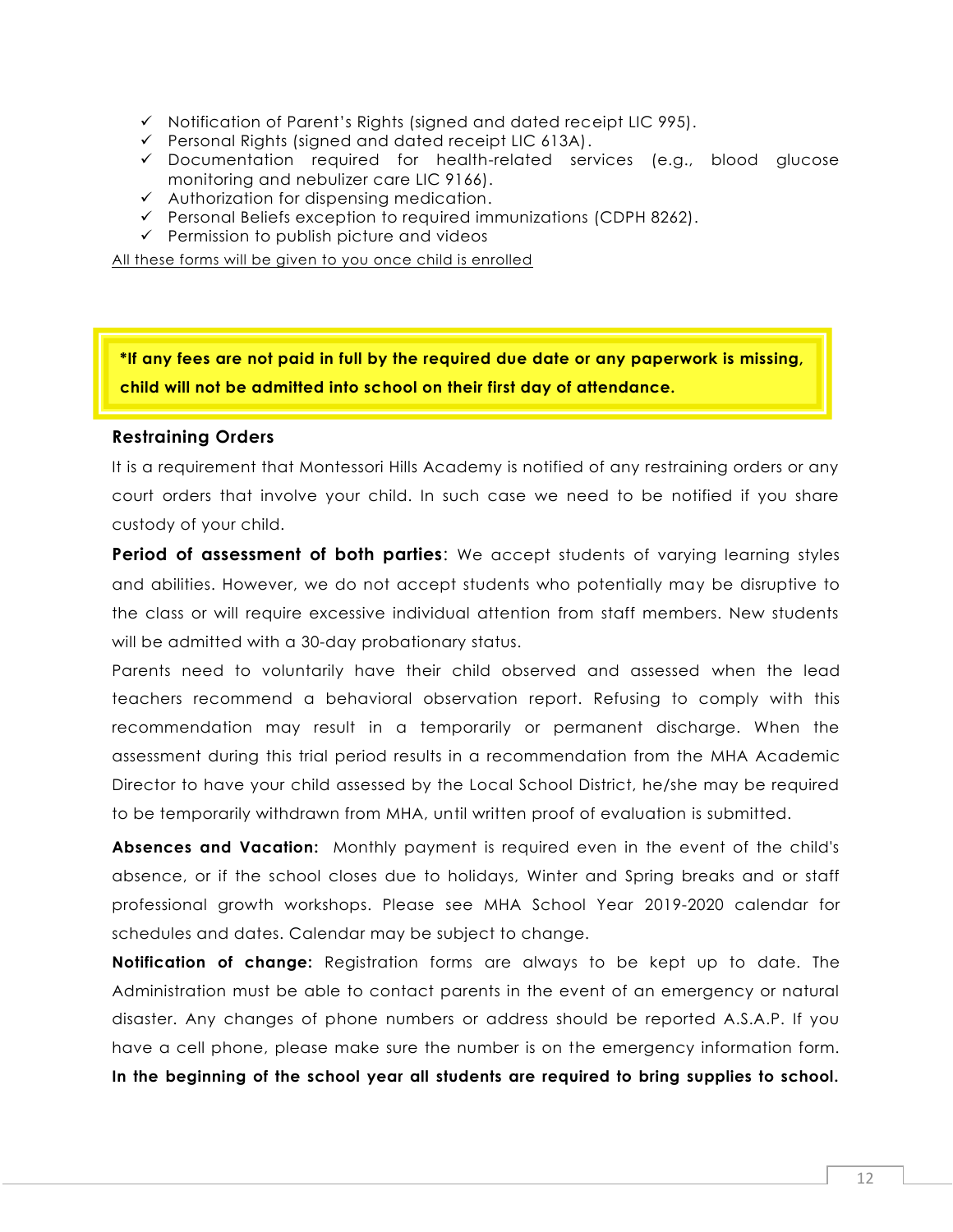You will receive a school supply list a month prior the starting date of our academic year. For your convenience, families can pay the school supply fee (\$105.00) at the front desk.

## **Punctuality/Sign in and out procedure**

**Arrival Time:** Please be sure your child is at MHA by 8:30 am for Children's House (Rooms 3, 4, 5 & 6), and at 8:45 am for Toddler Community (Rooms 1 & 2). Class begins 15 minutes after arrival time for each level. Circle time and lessons are presented, and it is important for them to be here.

Please be respectful to others; when a student is late a MHA STAFF member will take your child into the classroom.

You are required to sign your child in and out each day using our Pro-Care system. If for some reason the system is not working, please make sure you sign in or out on our daily lists, which will be in our reception area. When you forget to sign-in your child, they will not be on the system.

Your child will be released to authorized persons only (designated in advance by you on the emergency information form). Identification will be required when someone other than yourself arrives to pick up your child. A list of persons who may not pick up your child, including a valid court order must accompany this request when it involves a parent.

Safety is a must at our school; please help us maintain an up-to-date list of authorized persons that may pick up your child in case of an emergency as well as any change in phone numbers or addresses.

## **Health and Safety Guidelines**

Children are not allowed to attend school if they are sick. This is to prevent the spread of illness to other children and to the staff as well. We reserve the right to determine whether or not we think your child is too sick to attend school. If your child should become ill during the day they will be isolated until a parent or authorized person is contacted. Please pick up your child within one hour of receiving our phone call. We ask your cooperation in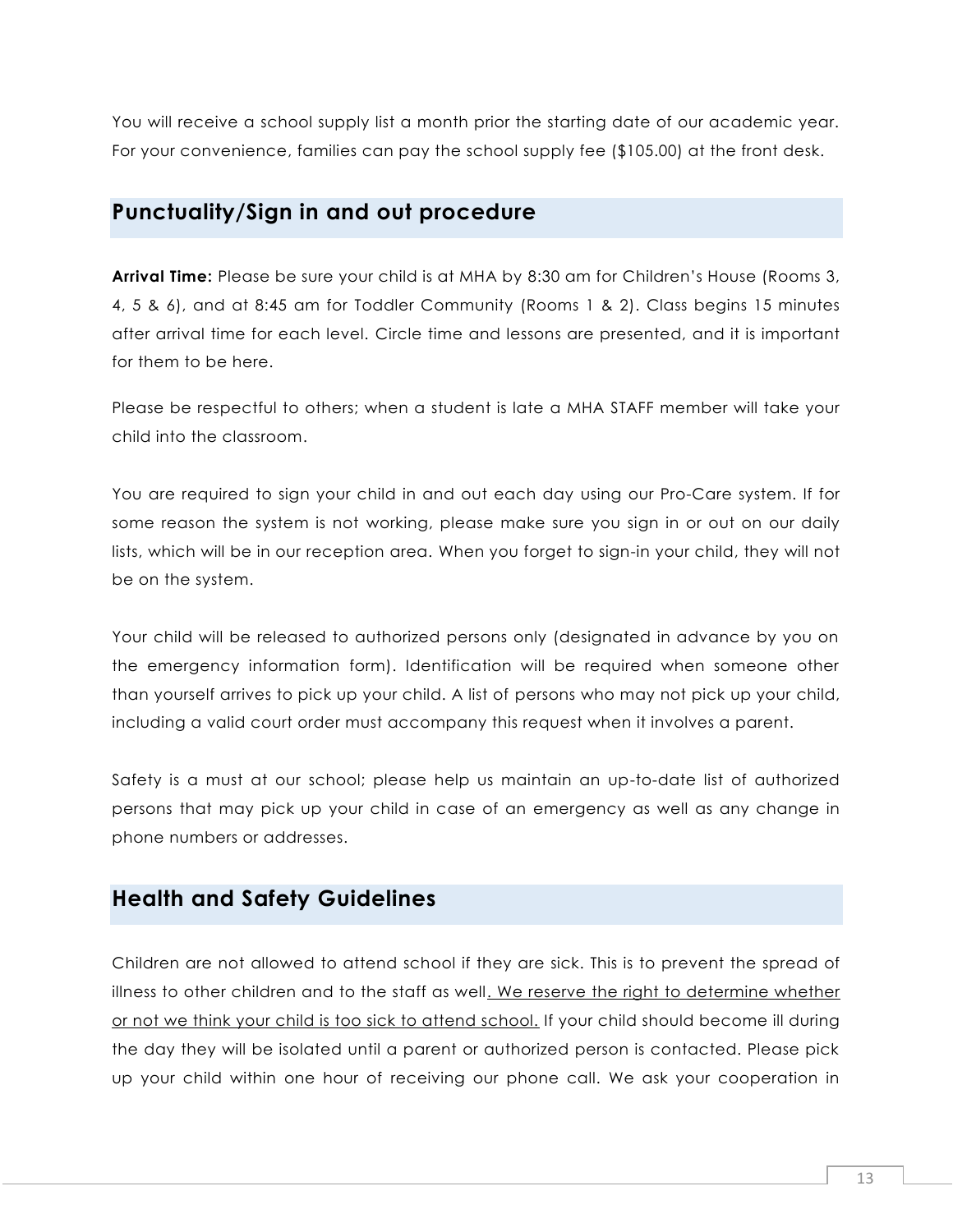reporting any contagious illness your child may have. To avoid any spread of diseases, Montessori Hills Academy will require that your child stay at home when they are sick.

If your child becomes sick during school hours, we will inform you for immediate pick up; in case we can't reach you, we will contact the next person listed in our records. You will be notified immediately if your child is injured and needs medical attention beyond basic first aid. In the event a parent cannot be reached, a seriously ill or injured child will be sent to the nearest emergency facility by private staff car or ambulance; a parent will be notified immediately.

**Please allow 24 hours after the symptoms have passed before you bring your child back to school. Thank you for your understanding.**

**Insurance:** Minor accidents and Incidents that need medical attention may occur from time to time. Therefore, Montessori Hills Academy has all the students insured if something were to happen while in the care of MHA. Parents will be notified of the procedures to follow in case it is necessary.

**Medication policy:** Your child may not carry medication in their pocket, lunch box or backpack. Medication including over the counter (cough drops, Tylenol, etc) must always be labeled with the child's name and accompanied by the doctor's prescription, if you require us to administer the medication you need to fill out a parent request form to administer medication in order for your child to take medication while at school.

All medication should be turned in the reception area with a prescription and forms should be field out. Please do not give any medication to our teachers, however please let your teacher know that medication was left in the office for your child.

**Head lice:** Mass screening of all students in a classroom and/or school does not control the spread of head lice. Rather, the spread of head lice and nits can be minimized with routine inspection by all parents and full treatment of those students with live head lice. Parents and guardians are responsible for:

- Hair combed
- Telling their child's school, close friends, etc., that their child has head lice.
- Routinely checking their child's head once a week
- Ensuring that full, proper treatment has been completed.

### *Students must remain at home for 3 days*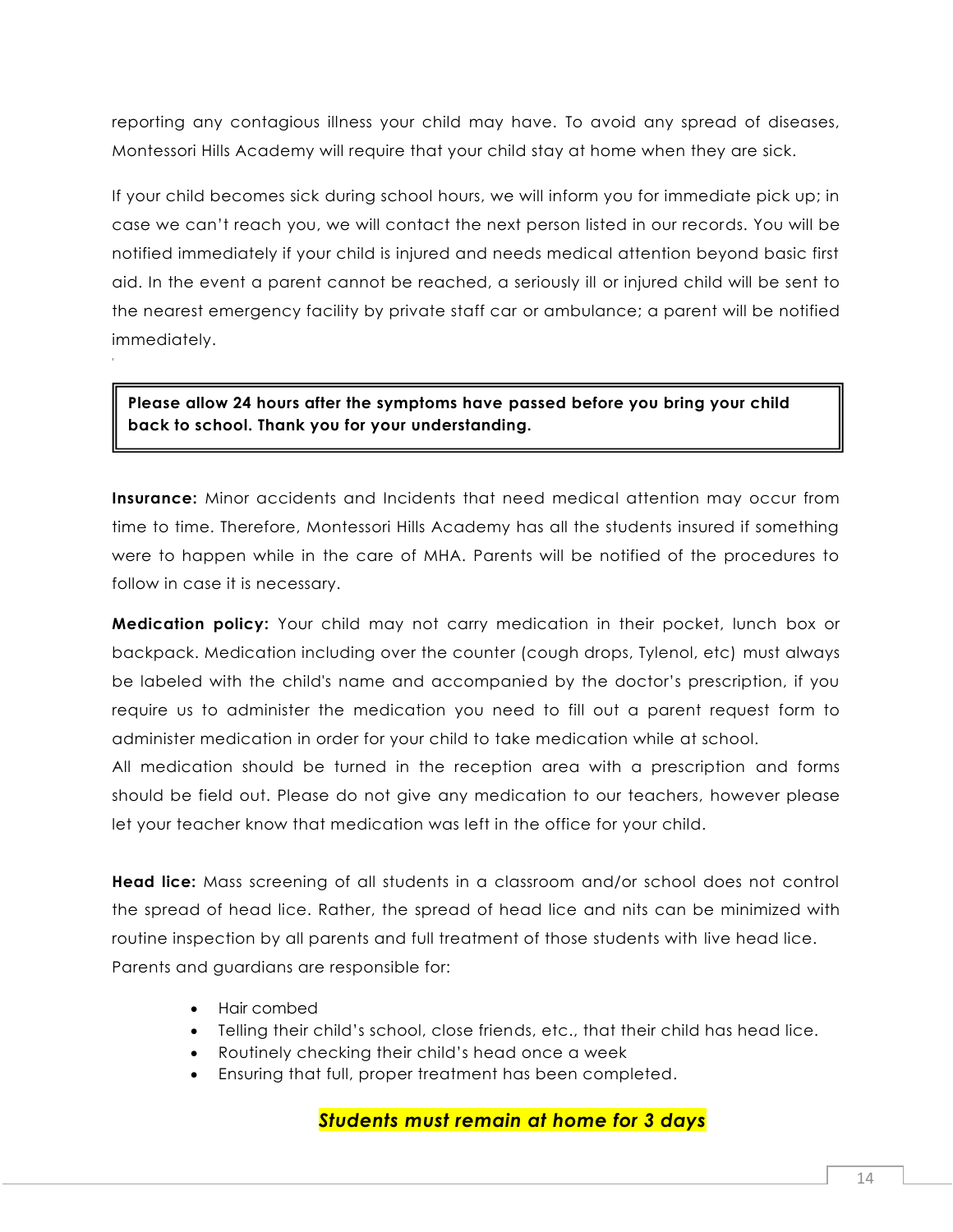**Personal hygiene:** Personal hygiene is an important factor in maintaining a healthy, safe and happy environment for your children. Each child should arrive well groomed daily. Before arrival please pay special attention to the following:

- Washed face
- Clean and trimmed nails
- Hair combed
- Clean uniform and shoes
- Clean lunch box
- Washed blanket

## **Behavioral difficulties and school discipline rules**

Redirection is the first choice for the teachers at MHA. When a child is being constantly disruptive, the child is motivated to engage in a different activity to distract them from whatever is causing that behavior. If these methods fail, parents will be notified, and a parent teacher conference will be scheduled to work together.

**Damaged materials:** Montessori Hills Academy's beliefs support the theory or learning from mistakes, therefore if a student's breaks or damages any classroom material on purpose, parents will be notified to come up with an action plan to repair it or replace it.

**Biting policy:** If your child bites he/she will be sent to the office and the parent will be notified. The second time the child bites, a parent will be called and asked to take the child home for the remainder of the day; if a third time occurs, they will be suspended for three days. The fourth time your child bites they will no longer be allowed to attend our school.

**\*In a toddler's community (room 1 and 2), this reaction may be common. The suspension or withdrawal will be under the sole discretion of the General Director.**

## **Dress Code**

Uniforms are mandatory Monday - Thursday at Montessori Hills Academy. MHA Uniforms are available for purchase or pre-order at the front desk.

Exchange policy: Within 30 days of your purchase you can exchange if never used.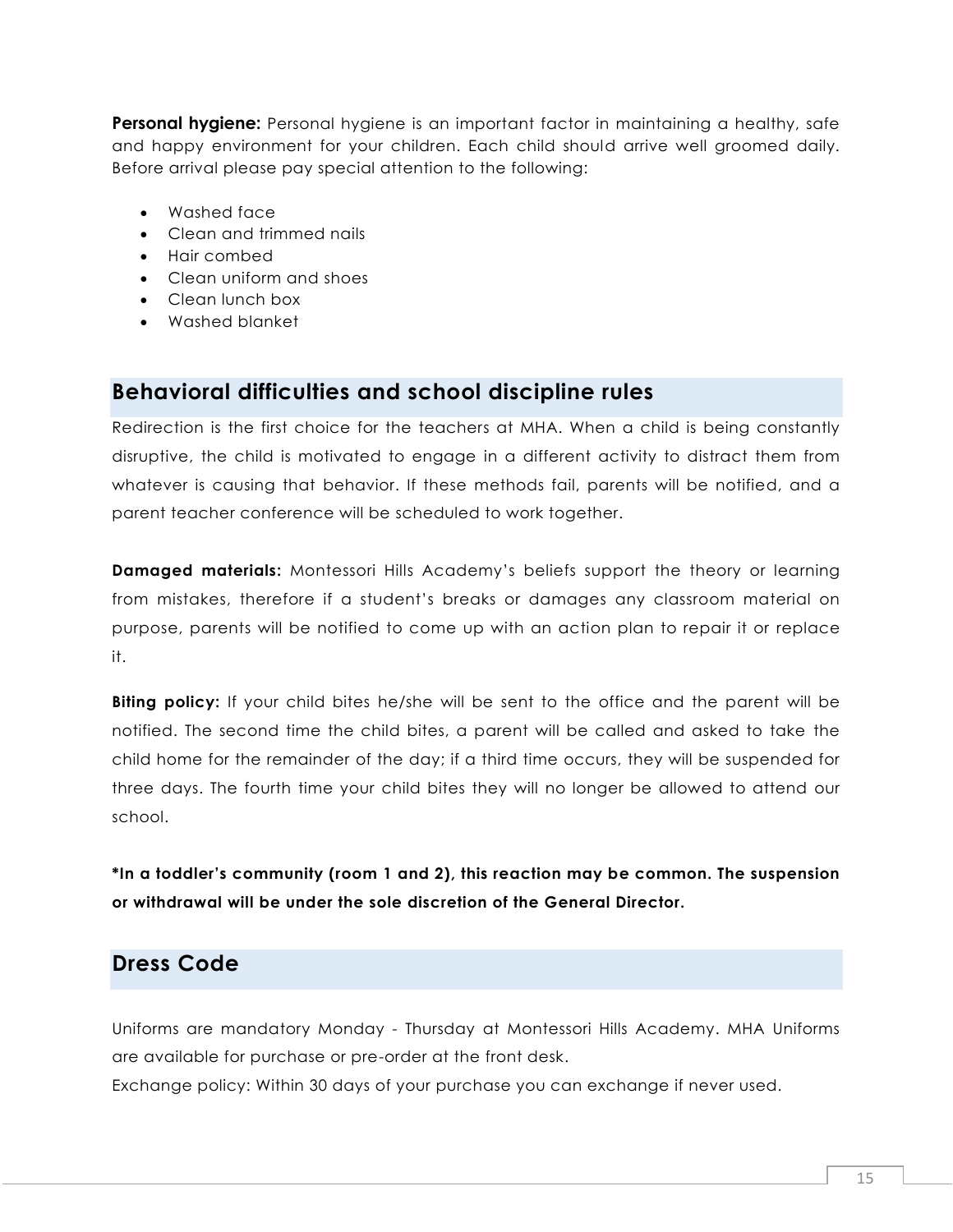





#### **Mondays and Wednesdays:**

- **Boys:** School Polo shirt, navy blue or khaki pants, school sweater or hooded sweatshirt, black or navy-blue shoes.
- **Girls:** School jumper and blouse, sweater, hooded sweatshirt, school polo shirt and navy blue or khaki pants, navy blue or black "Mary Jane" type shoes.



#### **Tuesdays and Thursdays:**

#### **Boys and Girls:**

- Spring and summer: School baby blue t-shirt, and navy-blue shorts and navy blue/black tennis shoes.
- Fall and winter: School tracksuit and t-shirt, and navy blue/black tennis shoes.

#### **Fridays:**

Fridays are "free dress" days. **Your child may wear anything except rain boots, open toe or open heel shoes.**

**Kindergarten:** White polo for Mondays and Wednesdays.

**Personal items:** Please make sure you label your child coats, sweaters, bedding and lunch boxes as there are many that look alike. Montessori Hills Academy is not responsible for any lost, stolen, or damaged items. Please avoid sending your child wearing any type of jewelry.

#### **UNACCEPTABLE: Shoes with glitter, character, lights or patterns.**

## **Food/Beverages**

Parents/Guardians need to provide for their child's lunch. Please do not send any candies, chewing gum, sweets or junk food. Consider foods such as cheese, yogurt; fruits (if your sending grapes, please make sure you cut them in half), vegetables, bread,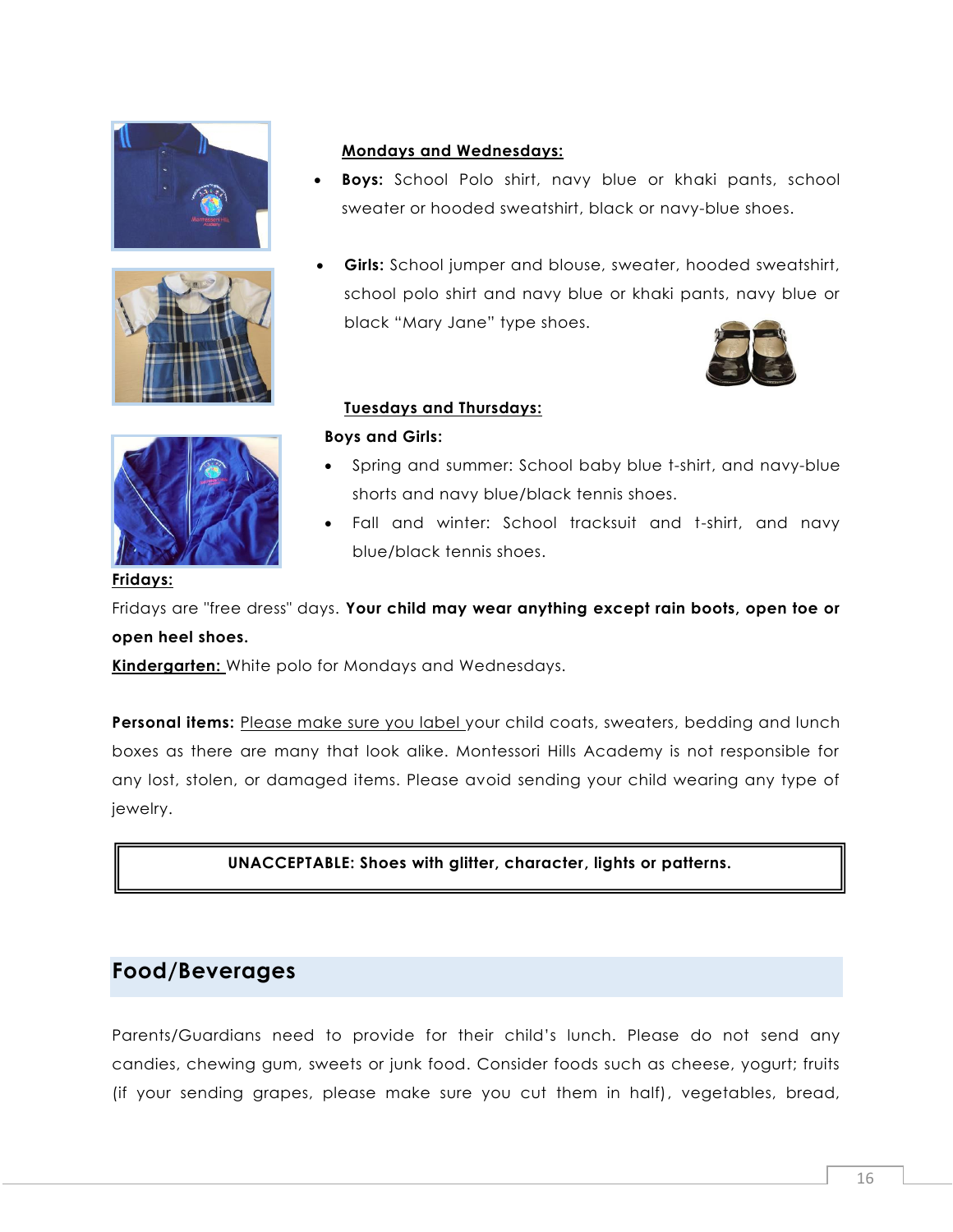cereal, crackers, etc. for your child's lunch. Remember, a healthy breakfast will ensure good school performance. **MHA is a nut free environment due to severe allergies in some students. Please make sure your child's lunch is nut free, no substitutes are allowed.** Also, as a safety measure, no metal lunch boxes are allowed.

If a healthy Lunch is not provided or was forgotten, Montessori Hills Academy will provide an emergency lunch with a cost of \$10.00 dollars.

**Snack table:** Each classroom has their own snack table; children are allowed to take a snack from the table whenever they feel like they need a snack. Every week a different student is assigned to bring the weekly snacks for their class. For safety reasons we do not accept homemade food.

Teachers will share with parents a list that will be given on Fridays (subject to change) on the snack you will see many options and teachers will let you know in advance what to bring. Every snack is prepped in our kitchen by our staff following rigorously the health and safety protocol and California state standards. Nothing goes unsupervised.

This is part of a Practical life activity which helps and give the child a sense of being and belonging, established through participation in daily life with us. Generally, the activities of practical life revolve around four areas: Caring for the Self, Caring for the Environment, Grace & Courtesy and Movement of Objects. **Practical Life activities are an integral part of any Montessori environment.**

## **Weekly items needed**

Please send in a small backpack with a change of clothes every Monday with your child's name. If your child needs to change, you will take home the backpack and bring it again the following day. Otherwise, you will take home the backpack every Friday to check/change the clothing items.

**Blanket and sheet (rest time):** All students must bring a clean crib sheet and a small blanket to school every Monday for rest time. They must be packed in a pillowcase, labeled with your child's name. On Friday you will take them home for washing.

**Children in Diapers:** Parents/Guardians need to provide enough diapers, baby wipes and a change of clothes every day. 3 or more accidents in a week are considered NOT fully potty trained and a \$40.00 fee will be added to your monthly tuition.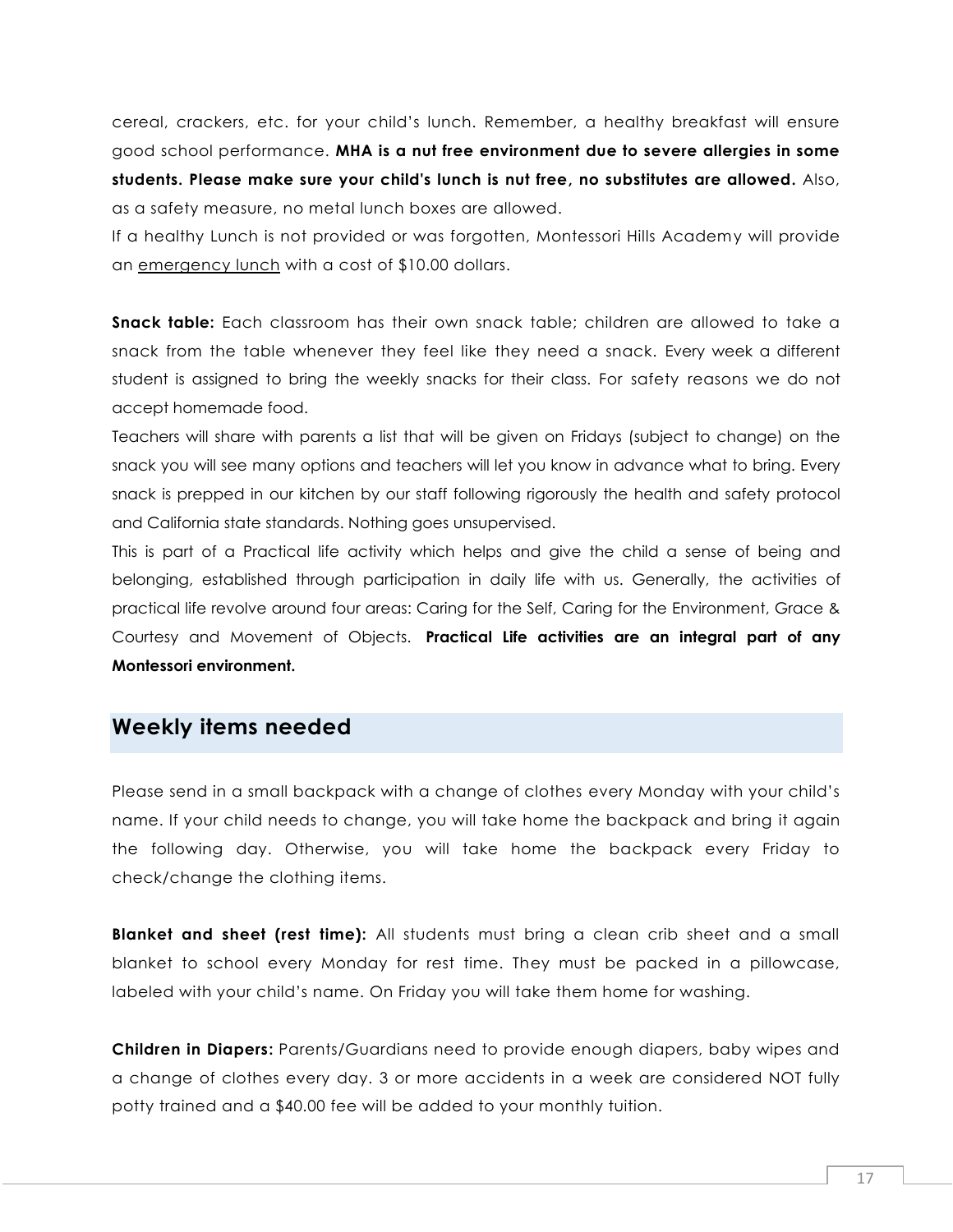**Toys:** Toys of any kind are not allowed in our school unless the teacher requires it for any academic activity. Safety is our priority. Montessori Hills Academy will provide the necessary materials your child will need for each activity performed in their classrooms.

## **Celebrations, Birthdays & Fundraising events**

**Celebrations:** We respect each family's beliefs and traditions. Please let us know if you don't want your child to participate in any of our festivities.

**Birthdays:** If you are planning a party and would like to send out invitations for your child's peers, you may do it through the teacher ONLY if every child in the class is invited. If not, please hand out the invitations yourself outside the school premises.

There is a special Montessori celebration for birthdays named **"the Celebration of Life**". Please talk to the teacher to setup the date and time of your child's celebration a week prior and stop at the reception for a sheet with more details and suggestions.

**No Cupcakes, cookies or any type of sweets are allowed**. You may bring healthy snacks/food or party favors to share with your child's peers.

**Photographs and Videos:** Our programs will include activities that will be recorded and photographed. Your child may appear in these recordings and/or photos by signing the consent form in the enrollment packet. If you do not want your child's photograph to be displayed, please let us know.

**Fundraising Events:** Montessori Hills Academy plans three fundraising events per School year. All proceeds are used for improvements to our facility and we want to thank all the parents in advance for your participation. Details are sent out a month prior to the event.

Participation for our annual raffle is required for all families, you will receive 10 Raffle tickets per child and \$10.00 will be added to your account on a monthly basis from September 2019- June 2020.

#### **Field Trips (Children's House):**

One parent or an adult relative may accompany each student on the field trips. At least two field trips are scheduled for the school year 2019-2020. Details will be sent a few